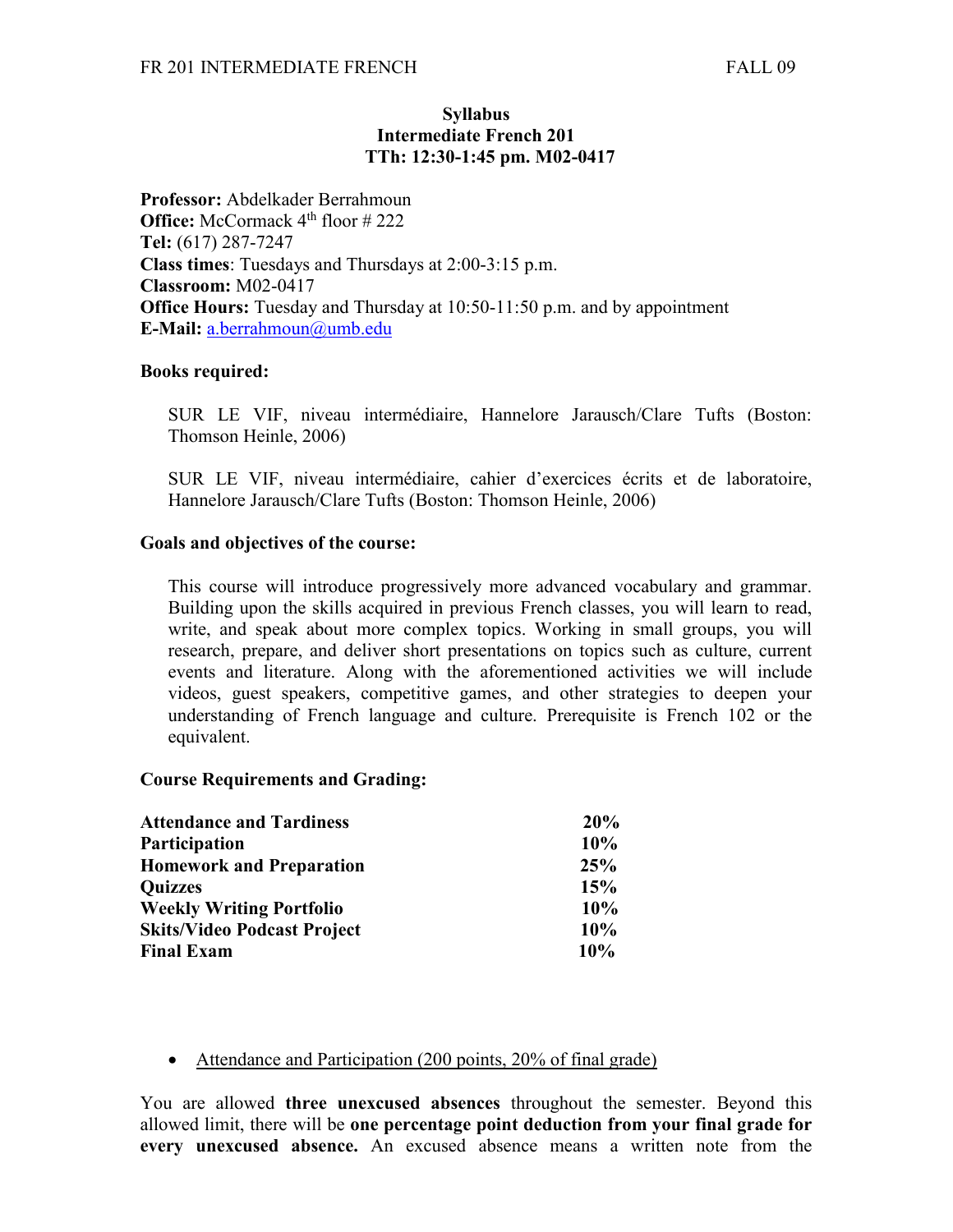appropriate office (doctor, coach) justifying the absence. Please inform your professor of absence as soon as possible before--not after--the class you will miss.

You can earn extra credit by not using up your allotted absences. You will receive 3 extra credits at the end of this course if you were not absent at all, 2 if you were absent once, and 1 if you were absent twice.

• Participation (100 points,  $10\%$ )

Participation is a key component of this class. You must come prepared to participate fully in class activities. This means listening to online material and learning new vocabulary and structure so that you can **actively** use them in class.

• Homework and Preparation (250 points, 25%)

**The philosophy of this course is that material is rarely introduced to the student "cold"; in other words, the majority of class time will be devoted to practice as opposed to explanation**. It is thus **essential** that you come to class prepared.

There will be written assignments due **every class at the beginning of class.** You are expected to turn these assignments in **on time**. You are allowed **three free late submissions.** After that, late homework assignments will be accepted and checked but **will not be given any credit**. You are encouraged to study and work on homework assignments together, with the stipulation that everyone must submit her/his own individual paper.

Homework assignments will be graded on the following scale: Excellent, Assesz bien, bien, passable

If "Venez me voir" or something to that effect is written on your homework, it is your responsibility either to make an appointment to see me or to come during office hours ASAP. You will not receive credit for that particular homework until we have met.

If "Corrigez vos erreurs" is written on your homework I would like you to make corrections where I have indicated in order to receive credit for that homework. Please try to make it easy for me to read your revisions. **You have one week from the original due date to make revisions**. You will not receive any credit for your homework until you have made the requested revisions.

**You are allowed 3 late homework/corrections**. After that, late homework/corrections will be corrected but not given a grade.

# **Lab:**

The language lab is located in the Media Center, 3rd Floor at the Healey Library, tel. (617) 287-5977.

*The language lab is closed on Saturdays and Sundays.; you may use the UL computer labs after hours and the 3rd floor Library viewing stations but must borrow headsets from Library Circulation Desk, 2nd floor*.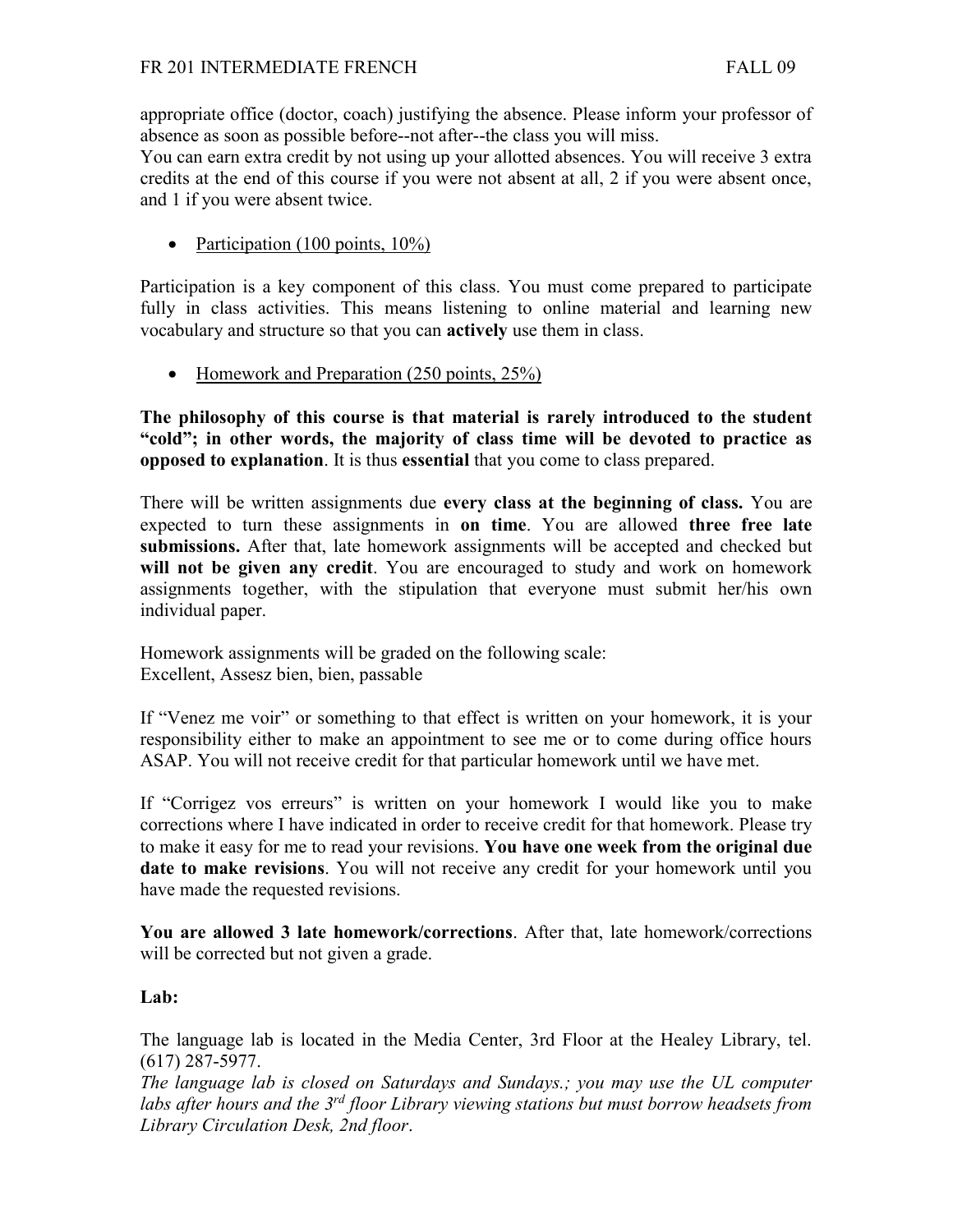*Le Chemin du Retour* movie may be viewed in the lab or on the lab website. There is a copy of the film on reserve that you can watch in the library itself.

- Quizzes (150 points,  $15\%$ )
- Weekly Writing Portfolio (100 points, 10%)

Writing is an effective way to activate new vocabulary and structures and to solidify your language proficiency gains. Throughout the course of the semester you will write **four essays** during the course of the semester. All essays should be typed, double-spaced. The due dates will be indicated on the schedules of daily homework assignments and class activities for each lesson. No late essays will be accepted. The first essay is to be a minimum of 200 words long, the second and third essays are to be a minimum of 250 words long, and the final essay should be at least 300 words long.

When you turn in an essay, your teacher will read it and signal the errors and will not provide you with the correct forms. When you get your essay back, you will need to look over your teacher's comments and rewrite the essay, correcting the errors your teacher has indicated and incorporating all the changes your teacher has suggested. Your final rewritten essay will be the actual grade of your essay. Not rewriting your essay will result in a 0 (zero) as the rewrite grade.

The essays you submit should be entirely your own work so that you can know for sure where your strengths and weaknesses lie.

• Skits/Video Podcast Project (100 points, 10%)

You will be asked to do in-class skits with a partner and one video podcast project (10 minutes). The times for these assignments will be in the homework schedule.

• Final Exam  $(100 \text{ points}, 10\%)$ 

French Academy Award Competition: We will discuss it in class.

To convert points to letter grades, follow this chart:

| A 94-100      | $C+77-79$     | $D - 60 - 62$ |
|---------------|---------------|---------------|
| $A - 90 - 93$ | C 73-76       | $F - 0-59$    |
| $B+87-89$     | $C - 70 - 72$ |               |
| B 83-86       | $D+66-69$     |               |
| $B - 80 - 82$ | D 63-65       |               |

# **Other course policies:**

Turn off your cell phones!!! You may not leave the room to take a phone call.

- Bring your book and workbook to class. It is part of being prepared.
- Homework is to be handed to me within the first five minutes of class. Please tear off the lesson from the workbook, put your name on the first page, and turn your work in